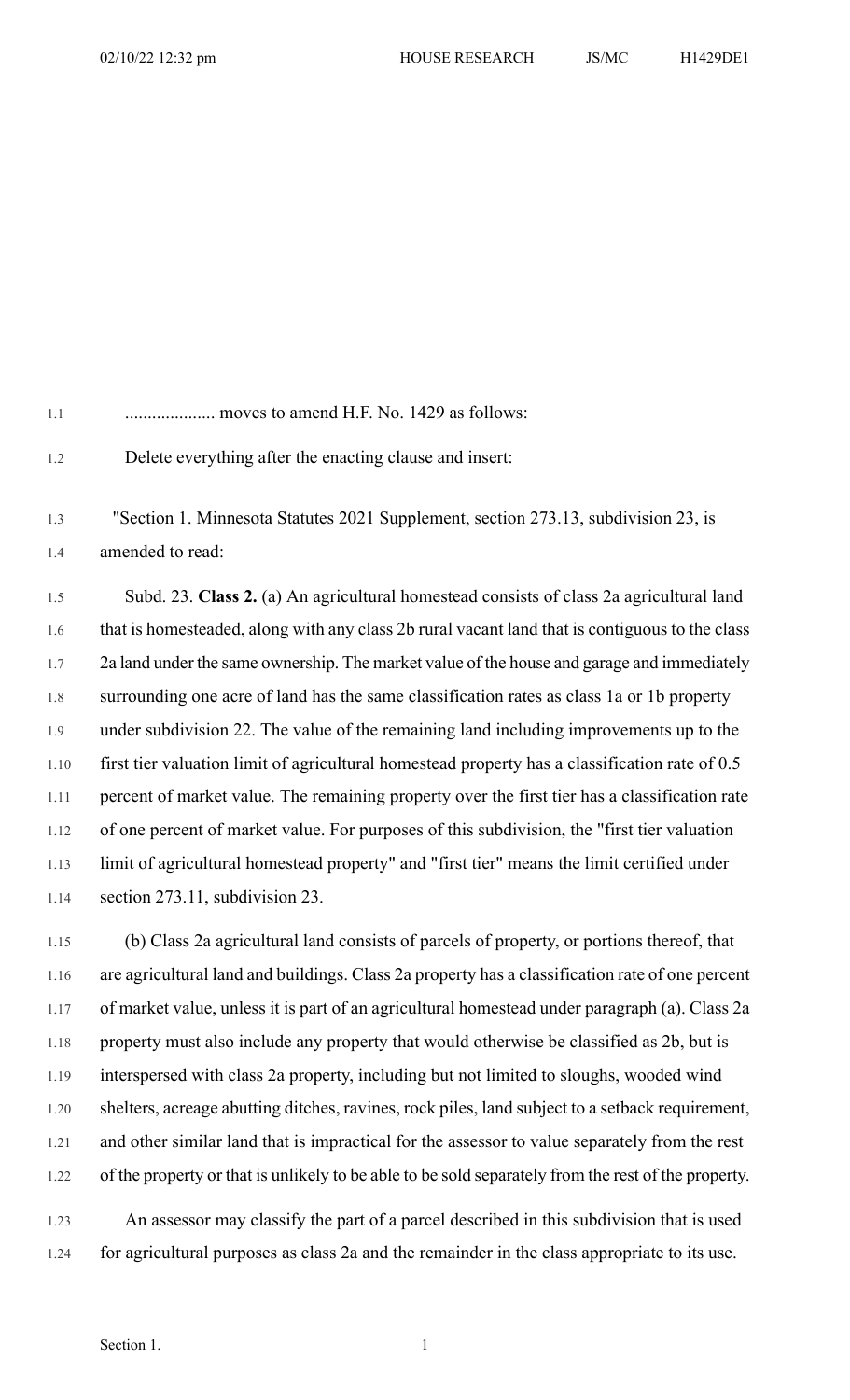2.1 (c) Class 2b rural vacant land consists of parcels of property, or portions thereof, that 2.2 are unplatted real estate, rural in character and not used for agricultural purposes, including 2.3 land used for growing trees for timber, lumber, and wood and wood products, that is not 2.4 improved with a structure. The presence of a minor, ancillary nonresidential structure as 2.5 defined by the commissioner of revenue does not disqualify the property from classification 2.6 under this paragraph. Any parcel of 20 acres or more improved with a structure that is not 2.7 a minor, ancillary nonresidential structure must be split-classified, and ten acres must be 2.8 assigned to the split parcel containing the structure. If a parcel of 20 acres or more is enrolled 2.9 in the sustainable forest management incentive program under chapter 290C, the number 2.10 of acres assigned to the split parcel improved with a structure that is not a minor, ancillary 2.11 nonresidential structure must equal three acres or the number of acres excluded from the 2.12 sustainable forest incentive act covenant due to the structure, whichever is greater. Class 2.13 2b property has a classification rate of one percent of market value unless it is part of an 2.14 agricultural homestead under paragraph (a), or qualifies as class 2c under paragraph (d).

2.15 (d) Class 2c managed forest land consists of no less than 20 and no more than 1,920 2.16 acres statewide per taxpayer that is being managed under a forest management plan that 2.17 meets the requirements of chapter 290C, but is not enrolled in the sustainable forest resource 2.18 management incentive program. It has a classification rate of .65 percent, provided that the 2.19 owner of the property must apply to the assessor in order for the property to initially qualify 2.20 for the reduced rate and provide the information required by the assessor to verify that the 2.21 property qualifies for the reduced rate. If the assessor receives the application and information 2.22 before May 1 in an assessment year, the property qualifies beginning with that assessment 2.23 year. If the assessor receives the application and information after April 30 in an assessment 2.24 year, the property may not qualify until the next assessment year. The commissioner of 2.25 natural resources must concur that the land is qualified. The commissioner of natural 2.26 resources shall annually provide county assessors verification information on a timely basis. 2.27 The presence of a minor, ancillary nonresidential structure as defined by the commissioner 2.28 of revenue does not disqualify the property from classification under this paragraph.

2.29 (e) Agricultural land as used in this section means:

2.30 (1) contiguous acreage of ten acres or more, used during the preceding year for 2.31 agricultural purposes; or

2.32 (2) contiguous acreage used during the preceding year for an intensive livestock or 2.33 poultry confinement operation, provided that land used only for pasturing or grazing does 2.34 not qualify under this clause.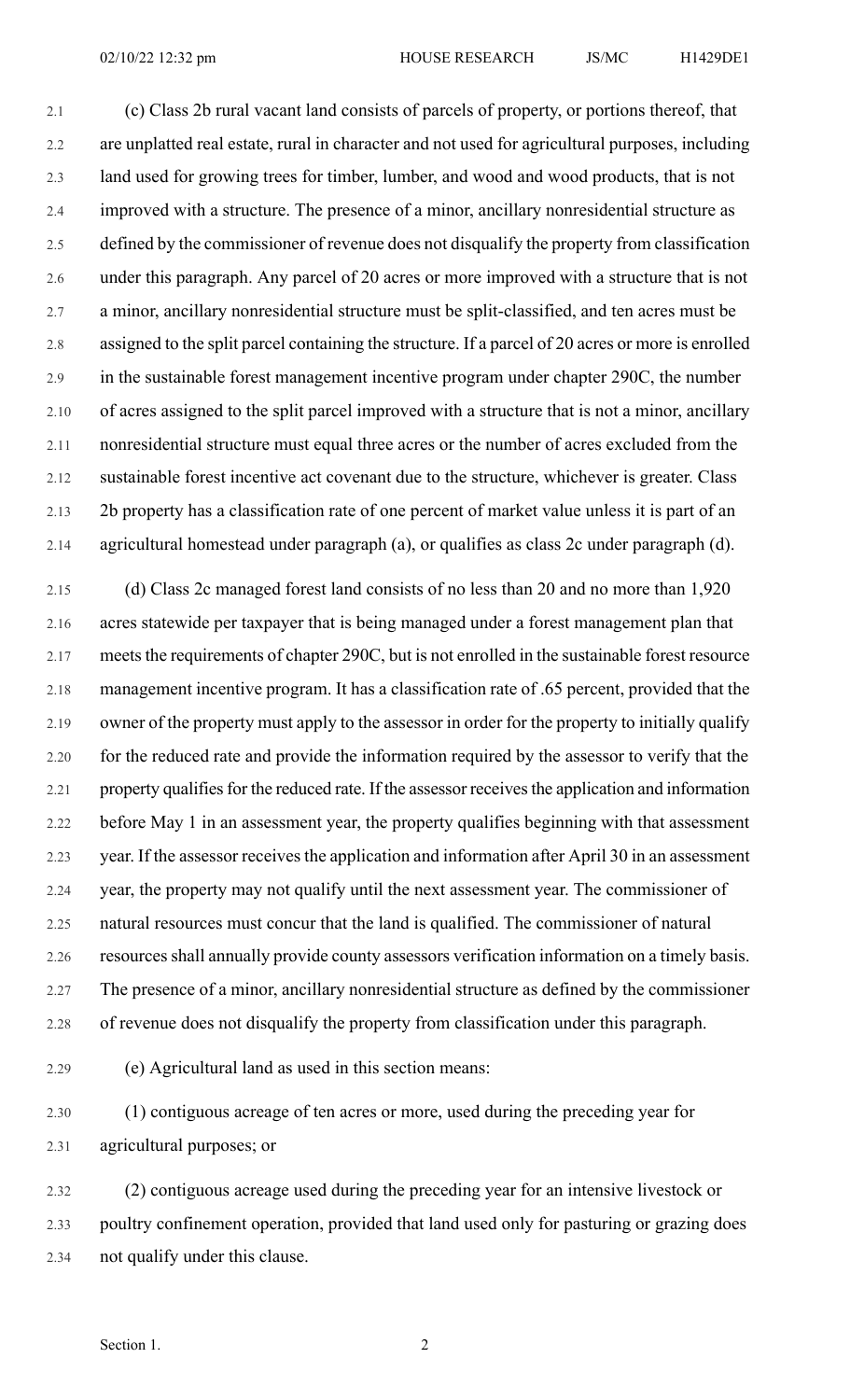3.1 "Agricultural purposes" as used in this section means the raising, cultivation, drying, or 3.2 storage of agricultural products for sale, or the storage of machinery or equipment used in 3.3 support of agricultural production by the same farm entity. For a property to be classified 3.4 as agricultural based only on the drying or storage of agricultural products, the products 3.5 being dried or stored must have been produced by the same farm entity as the entity operating 3.6 the drying or storage facility. "Agricultural purposes" also includes (i) enrollment in a local 3.7 conservation program or the Reinvest in Minnesota program under sections 103F.501 to 3.8 103F.535 or the federal Conservation Reserve Program as contained in Public Law 99-198 3.9 or a similar state or federal conservation program if the property was classified as agricultural 3.10 (A) under thissubdivision for taxes payable in 2003 because of its enrollment in a qualifying 3.11 program and the land remains enrolled or (B) in the year prior to its enrollment, or (ii) use 3.12 of land, not to exceed three acres, to provide environmental benefits such as buffer strips, 3.13 old growth forest restoration or retention, or retention ponds to prevent soil erosion. For 3.14 purposes of this section, a "local conservation program" means a program administered by 3.15 a town, statutory or home rule charter city, or county, including a watershed district, water 3.16 management organization, or soil and water conservation district, in which landowners 3.17 voluntarily enroll land and receive incentive payments equal to at least \$50 per acre in 3.18 exchange for use or other restrictions placed on the land. In order for property to qualify 3.19 under the local conservation program provision, a taxpayer must apply to the assessor by 3.20 February 1 of the assessment year and mustsubmit the information required by the assessor, 3.21 including but not limited to a copy of the program requirements, the specific agreement 3.22 between the land owner and the local agency, if applicable, and a map of the conservation 3.23 area. Agricultural classification shall not be based upon the market value of any residential 3.24 structures on the parcel or contiguous parcels under the same ownership.

3.25 "Contiguous acreage," for purposes of this paragraph, means all of, or a contiguous 3.26 portion of, a tax parcel as described in section 272.193, or all of, or a contiguous portion 3.27 of, a set of contiguous tax parcels under that section that are owned by the same person.

3.28 (f) Agricultural land under this section also includes:

3.29 (1) contiguous acreage that is less than ten acres in size and exclusively used in the 3.30 preceding year for raising or cultivating agricultural products; or

3.31 (2) contiguous acreage that contains a residence and is less than 11 acres in size, if the 3.32 contiguous acreage exclusive of the house, garage, and surrounding one acre of land was 3.33 used in the preceding year for one or more of the following three uses: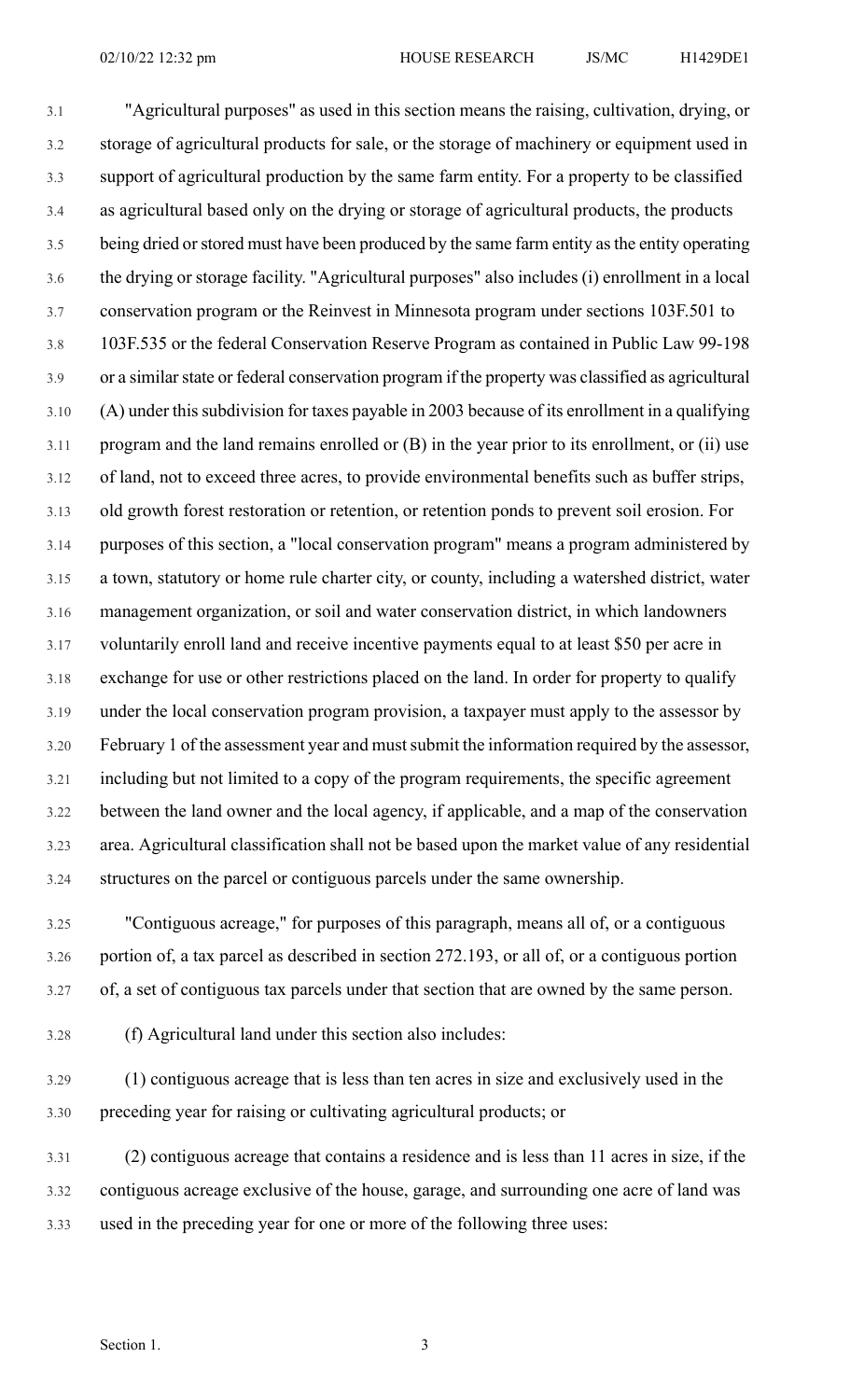4.1 (i) for an intensive grain drying or storage operation, or for intensive machinery or 4.2 equipment storage activities used to support agricultural activities on other parcels of property 4.3 operated by the same farming entity;

4.4 (ii) as a nursery, provided that only those acres used intensively to produce nursery stock 4.5 are considered agricultural land; or

4.6 (iii) for intensive market farming; for purposes of this paragraph, "market farming" 4.7 means the cultivation of one or more fruits or vegetables or production of animal or other 4.8 agricultural products for sale to local markets by the farmer or an organization with which 4.9 the farmer is affiliated.

4.10 "Contiguous acreage," for purposes of this paragraph, means all of a tax parcel as 4.11 described in section 272.193, or all of a set of contiguous tax parcels under that section that 4.12 are owned by the same person.

4.13 (g) Land shall be classified as agricultural even if all or a portion of the agricultural use 4.14 of that property is the leasing to, or use by another person for agricultural purposes.

4.15 Classification under this subdivision is not determinative for qualifying under section 4.16 273.111.

4.17 (h) The property classification under this section supersedes, for property tax purposes 4.18 only, any locally administered agricultural policies or land use restrictions that define 4.19 minimum or maximum farm acreage.

4.20 (i) The term "agricultural products" as used in this subdivision includes production for 4.21 sale of:

4.22 (1) livestock, dairy animals, dairy products, poultry and poultry products, fur-bearing 4.23 animals, horticultural and nursery stock, fruit of all kinds, vegetables, forage, grains, industrial 4.24 hemp, as defined under section 18K.02, subdivision 3, bees, and apiary products by the 4.25 owner;

4.26 (2) aquacultural products for sale and consumption, as defined under section 17.47, if 4.27 the aquaculture occurs on land zoned for agricultural use;

4.28 (3) the commercial boarding of horses, which may include related horse training and 4.29 riding instruction, if the boarding is done on property that is also used for raising pasture 4.30 to graze horses or raising or cultivating other agricultural products as defined in clause (1);

4.31 (4) property which is owned and operated by nonprofit organizations used for equestrian 4.32 activities, excluding racing;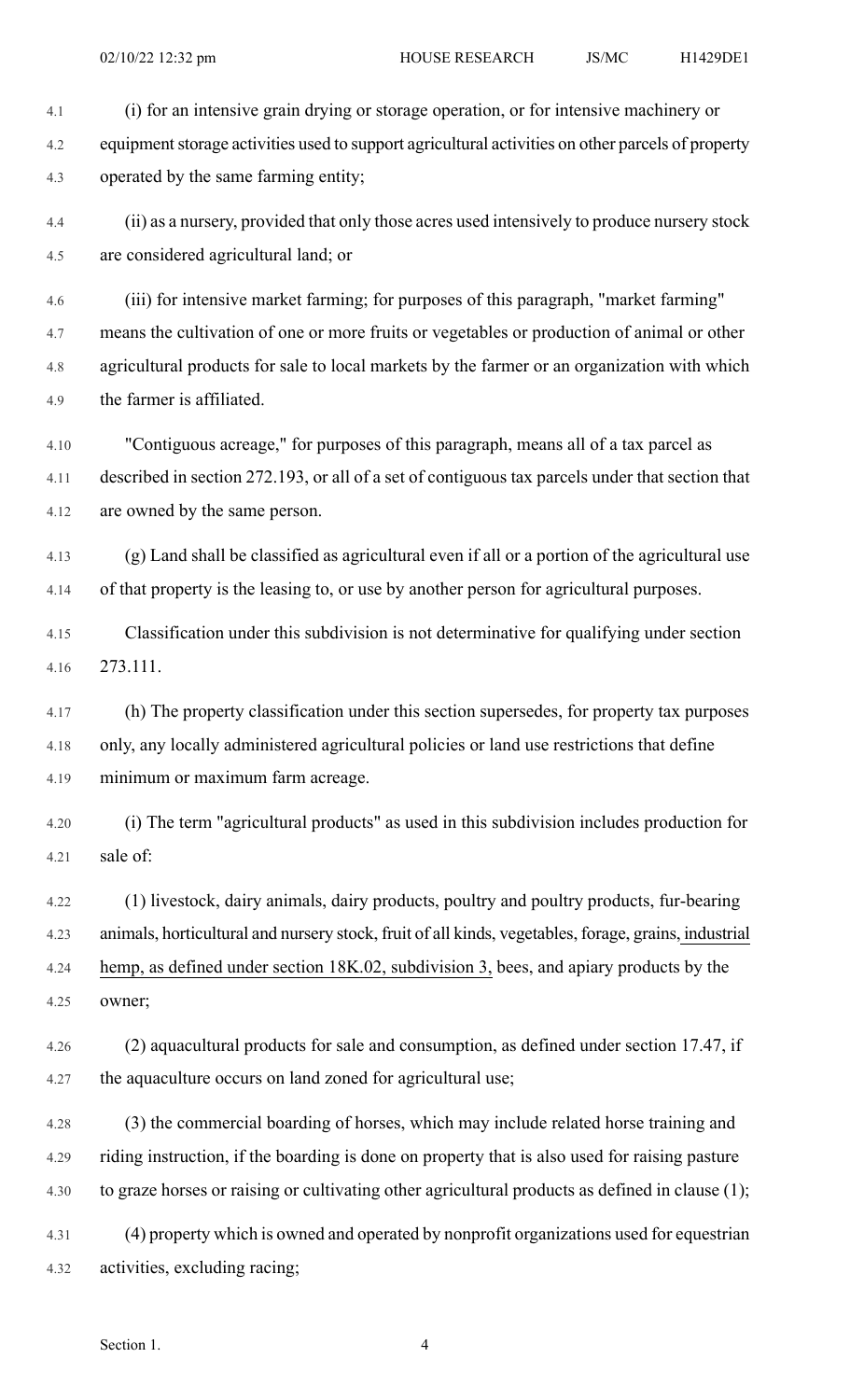- 5.1 (5) game birds and waterfowl bred and raised (i) on a game farm licensed under section 5.2 97A.105, provided that the annual licensing report to the Department of Natural Resources, 5.3 which must be submitted annually by March 30 to the assessor, indicates that at least 500 5.4 birds were raised or used for breeding stock on the property during the preceding year and 5.5 that the owner provides a copy of the owner's most recent schedule F; or (ii) for use on a 5.6 shooting preserve licensed under section 97A.115; 5.7 (6) insects primarily bred to be used as food for animals; 5.8 (7) trees, grown for sale as a crop, including short rotation woody crops, and not sold 5.9 for timber, lumber, wood, or wood products; and 5.10 (8) maple syrup taken from trees grown by a person licensed by the Minnesota 5.11 Department of Agriculture under chapter 28A as a food processor. 5.12 (j) If a parcel used for agricultural purposes is also used for commercial or industrial 5.13 purposes, including but not limited to: 5.14 (1) wholesale and retail sales; 5.15 (2) processing of raw agricultural products or other goods; 5.16 (3) warehousing or storage of processed goods; and 5.17 (4) office facilities for the support of the activities enumerated in clauses (1), (2), and 5.18 (3), the assessor shall classify the part of the parcel used for agricultural purposes as class 5.19 1b, 2a, or 2b, whichever is appropriate, and the remainder in the class appropriate to its use. 5.20 The grading, sorting, and packaging of raw agricultural products for first sale is considered 5.21 an agricultural purpose. A greenhouse or other building where horticultural or nursery 5.22 products are grown that is also used for the conduct of retail sales must be classified as 5.23 agricultural if it is primarily used for the growing of horticultural or nursery products from 5.24 seed, cuttings, or roots and occasionally as a showroom for the retail sale of those products. 5.25 Use of a greenhouse or building only for the display of already grown horticultural or nursery 5.26 products does not qualify as an agricultural purpose. 5.27 (k) The assessor shall determine and list separately on the records the market value of
- 5.28 the homestead dwelling and the one acre of land on which that dwelling is located. If any 5.29 farm buildings or structures are located on this homesteaded acre of land, their market value 5.30 shall not be included in this separate determination.
- 5.31 (l) Class 2d airport landing area consists of a landing area or public access area of a 5.32 privately owned public use airport. It has a classification rate of one percent of market value. 5.33 To qualify for classification under this paragraph, a privately owned public use airport must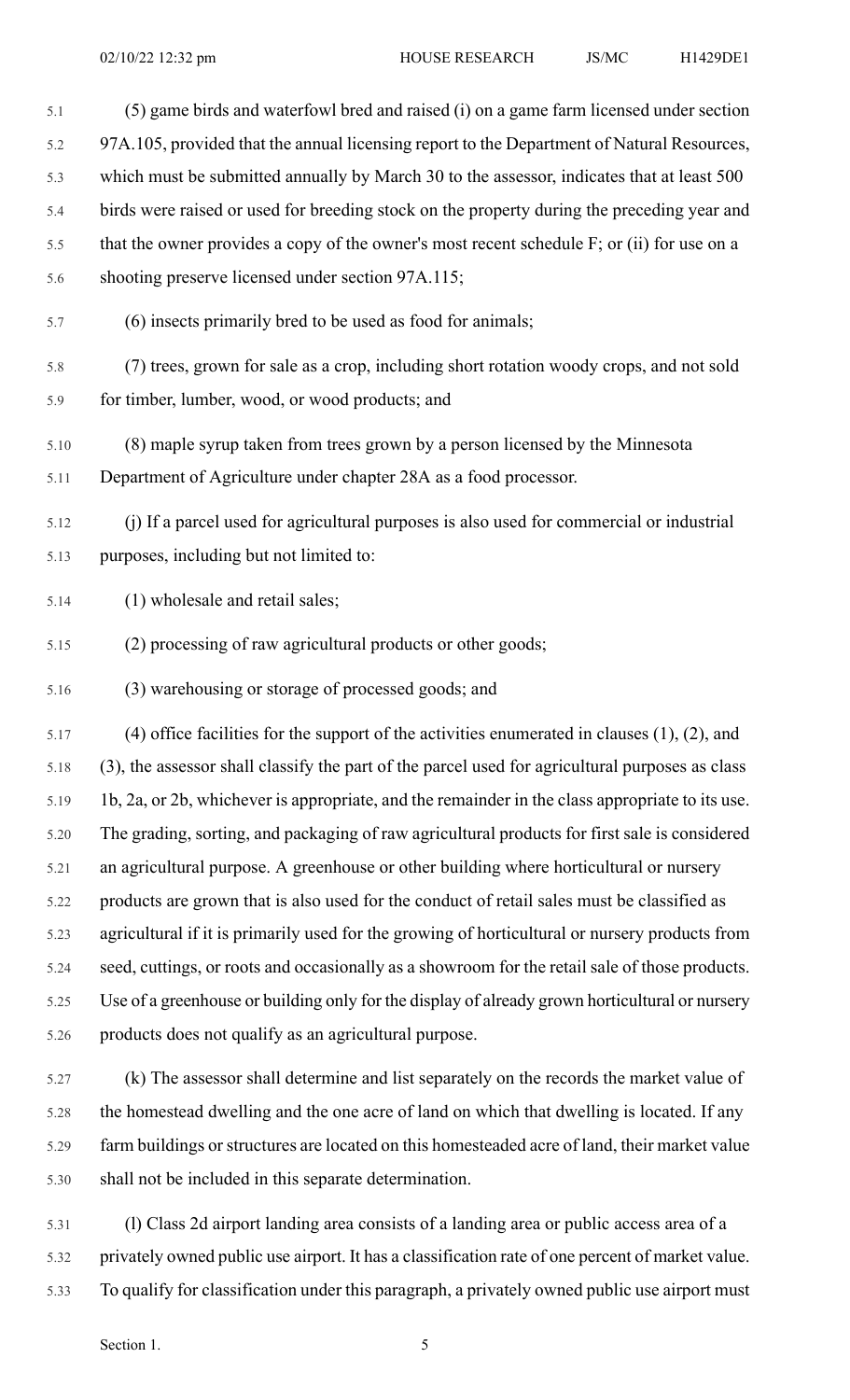6.1 be licensed as a public airport undersection 360.018. For purposes of this paragraph, "landing

6.2 area" means that part of a privately owned public use airport properly cleared, regularly

6.3 maintained, and made available to the public for use by aircraft and includes runways,

6.4 taxiways, aprons, and sites upon which are situated landing or navigational aids. A landing

6.5 area also includes land underlying both the primary surface and the approach surfaces that 6.6 comply with all of the following:

6.7 (i) the land is properly cleared and regularly maintained for the primary purposes of the 6.8 landing, taking off, and taxiing of aircraft; but that portion of the land that contains facilities 6.9 for servicing, repair, or maintenance of aircraft is not included as a landing area;

6.10 (ii) the land is part of the airport property; and

6.11 (iii) the land is not used for commercial or residential purposes.

6.12 The land contained in a landing area under this paragraph must be described and certified 6.13 by the commissioner of transportation. The certification is effective until it is modified, or 6.14 until the airport or landing area no longer meets the requirements of this paragraph. For 6.15 purposes of this paragraph, "public access area" means property used as an aircraft parking 6.16 ramp, apron, or storage hangar, or an arrival and departure building in connection with the 6.17 airport.

6.18 (m) Class 2e consists of land with a commercial aggregate deposit that is not actively 6.19 being mined and is not otherwise classified as class 2a or 2b, provided that the land is not 6.20 located in a county that has elected to opt-out of the aggregate preservation program as 6.21 provided in section 273.1115, subdivision 6. It has a classification rate of one percent of 6.22 market value. To qualify for classification under this paragraph, the property must be at 6.23 least ten contiguous acres in size and the owner of the property must record with the county 6.24 recorder of the county in which the property is located an affidavit containing:

6.25 (1) a legal description of the property;

6.26 (2) a disclosure that the property contains a commercial aggregate deposit that is not 6.27 actively being mined but is present on the entire parcel enrolled;

6.28 (3) documentation that the conditional use under the county or local zoning ordinance 6.29 of this property is for mining; and

6.30 (4) documentation that a permit has been issued by the local unit of government or the 6.31 mining activity is allowed under local ordinance. The disclosure must include a statement 6.32 from a registered professional geologist, engineer, or soil scientist delineating the deposit 6.33 and certifying that it is a commercial aggregate deposit.